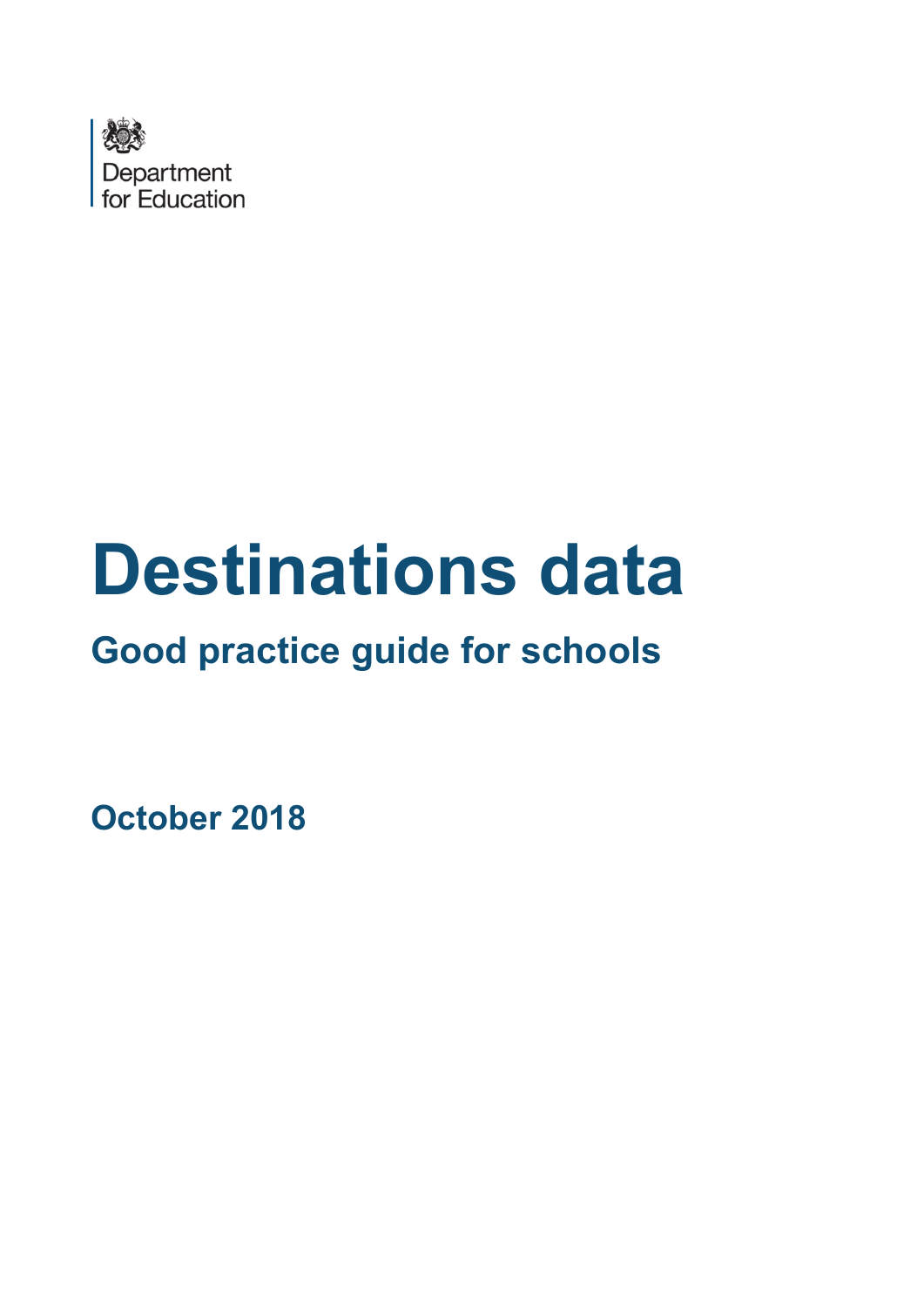# **Contents**

| Summary                                                                                                                       | 3              |
|-------------------------------------------------------------------------------------------------------------------------------|----------------|
| Who is this publication for?                                                                                                  | 3              |
| Destinations data and Destination Measures                                                                                    | $\overline{4}$ |
| What is destinations data?                                                                                                    | $\overline{4}$ |
| <b>What are Destination Measures?</b>                                                                                         | 5              |
| Why do the published Destination Measures differ from the destinations data schools<br>collect and give to local authorities? | 6              |
| Why is there a time lag in publishing Destination Measures?                                                                   | 6              |
| Using destinations data and Destination Measures to improve careers provision                                                 | 8              |
| How can schools make better use of destinations data?                                                                         | 8              |
| What is an appropriate destination?                                                                                           | 9              |
| How can schools make better use of Destinations Measures?                                                                     | 10             |
| Data collection and dissemination                                                                                             | 11             |
| Data consent and the duty under General Data Protection Regulation (GDPR)                                                     | 11             |
| Publishing destinations data on a school's website                                                                            | 11             |
| Longer-term outcomes of students                                                                                              | 11             |
| Annex A – Destination Measures timeline                                                                                       | 13             |
| Annex B – Case study on using destinations data: Ark schools                                                                  | 14             |
| Annex C – Example of a data consent form                                                                                      | 16             |
| Annex D - Example of Destination Measures on a school website                                                                 | 17             |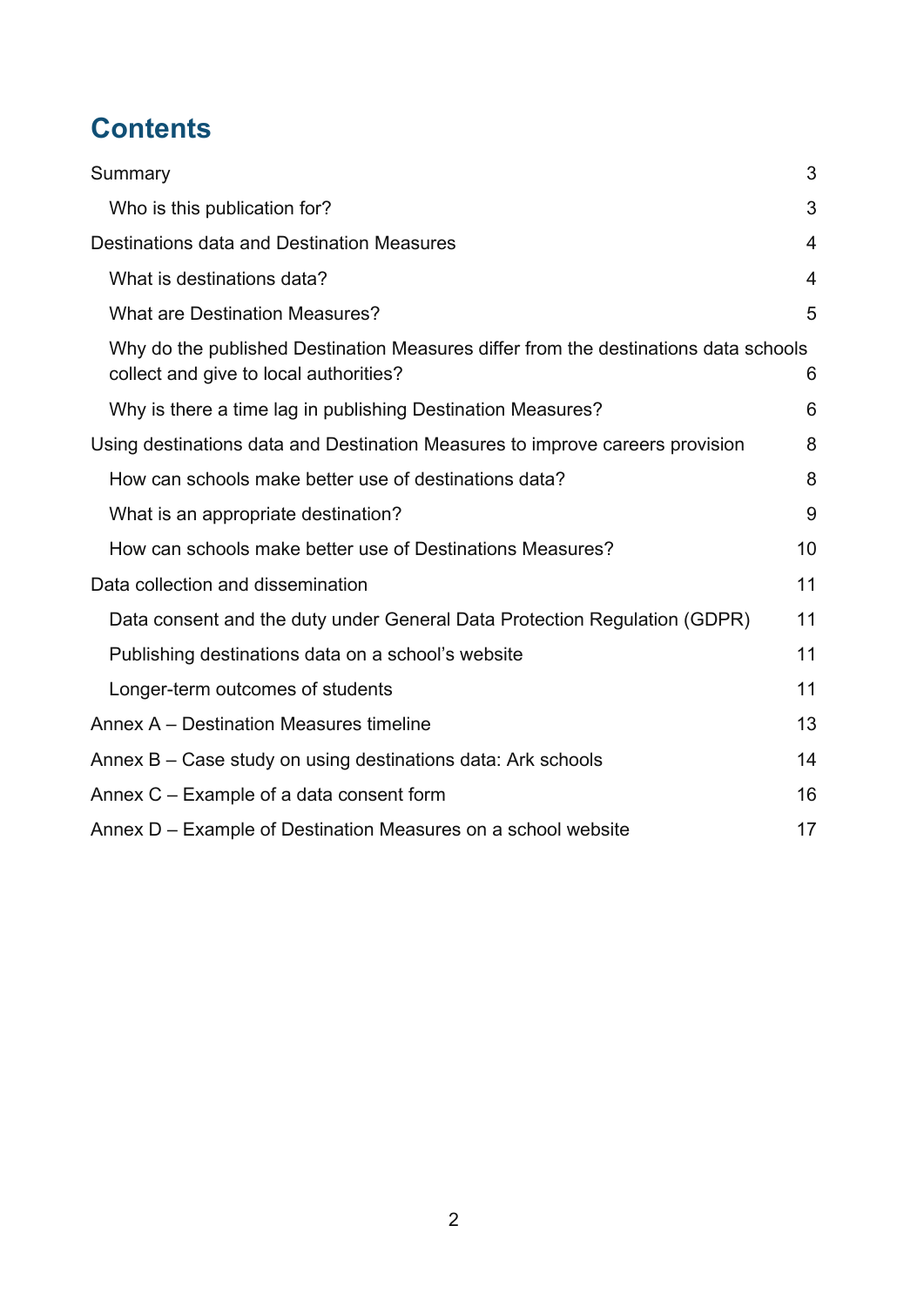# <span id="page-2-0"></span>**Summary**

1. This guide is aimed at leaders who are responsible for planning, reviewing and improving careers provision and student progression in a school. This can be governors, senior managers, or career leaders within a school or multi academy trust.

2. The guide is intended as an aid to understanding what destinations data is, what Destination Measures are (that are included in performance tables), and how they can both be used to improve careers provision and outcomes for young people in a school. Destinations data and Destination Measures both record the destination of a student: Destination Measures are the official statistics on sustained destinations, published two years after a student completes their study at school or college; and destinations data is a much broader term, including any information on the intended or actual destination of the student, collected by the school, local authority or other bodies. Destinations data is internal to the school, and Destination Measures are published on performance tables, and so are external.

3. The guide refers to the destinations of students after completing key stage 4. This guide also applies to students completing their 16-18 study (for which there is a separate 16-18 accountability measure).

## <span id="page-2-1"></span>**Who is this publication for?**

This guidance is for:

• School leaders, school staff and governing bodies in all maintained schools, academies and free schools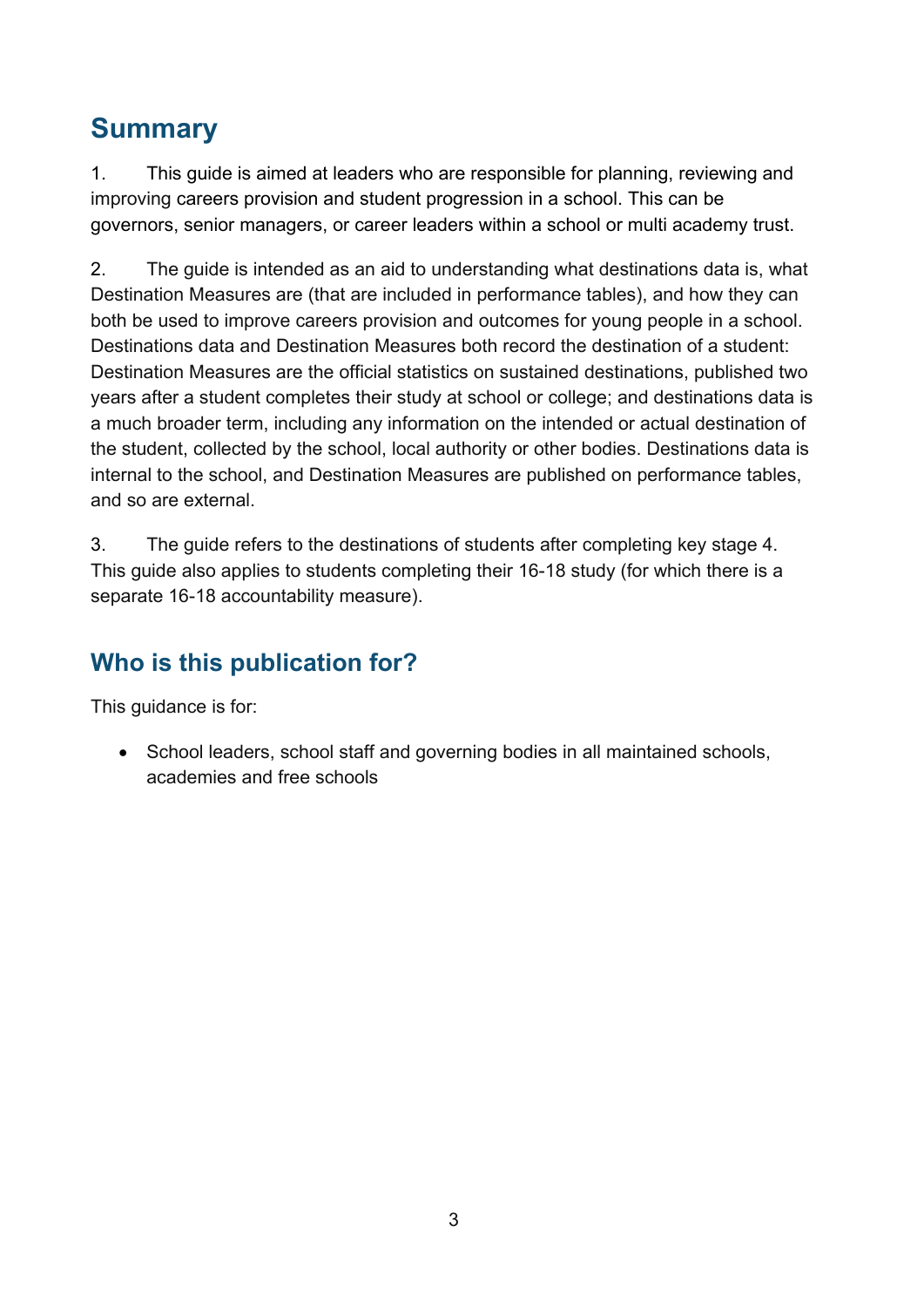# <span id="page-3-0"></span>**Destinations data and Destination Measures**

#### <span id="page-3-1"></span>**What is destinations data?**

4. Destinations data is any information that is collected on students' destinations (where a student goes and what he/she does after leaving school), which can be a proposed or actual destination.

5. This may include institutions they later go on to attend, what courses and subjects they go on to study, and their subsequent employer. Schools, local authorities or other bodies may collect information through self-reporting by students, follow-up surveys, or by linking together administrative data on the same individuals at different points in time; this is not a legal obligation.

6. Schools collect information on intended destinations and pass it on to local authorities, so that the local authorities can fulfil their requirement to ensure students have an education or training placement for the September after they finish key stage 4. This is recorded on the National Client Caseload Information System (NCCIS) for the Department for Education and for local authorities. Schools with sixth forms, colleges and training providers should then confirm actual destinations (i.e. enrolments) with local authorities for all 16 and 17 year olds, and local authorities should send this data to the Department.

7. The advantage of this information is that it is current; this is especially true if the information is not just on intended destinations (which the schools collect) but on actual destinations (which the local authority collects). There is no set process for how this data is collected and transferred, with many schools outsourcing this task. Schools should seek to establish a clear process with local authorities for the regular transfer of information between parties, with local authorities sharing the information on actual destinations back to the school in the autumn term.

8. The advantage of engaging with destinations data before a student leaves your school is that you can still provide guidance to students based on their choices and ensure that they are making informed decisions.

9. An example of the regular transfer of information has been piloted in the North East Local Enterprise Partnership region. This was through a piece of collaborative work involving Gatsby Foundation, Harton Academy, Castle View Enterprise Academy and their respective local authorities. Additional destinations follow-up work was completed for former students between October and March, immediately after they had left the schools. The follow-up targeted particular groups of students to confirm whether their destinations were being successfully sustained during the Destination Measures count period. The groups targeted included: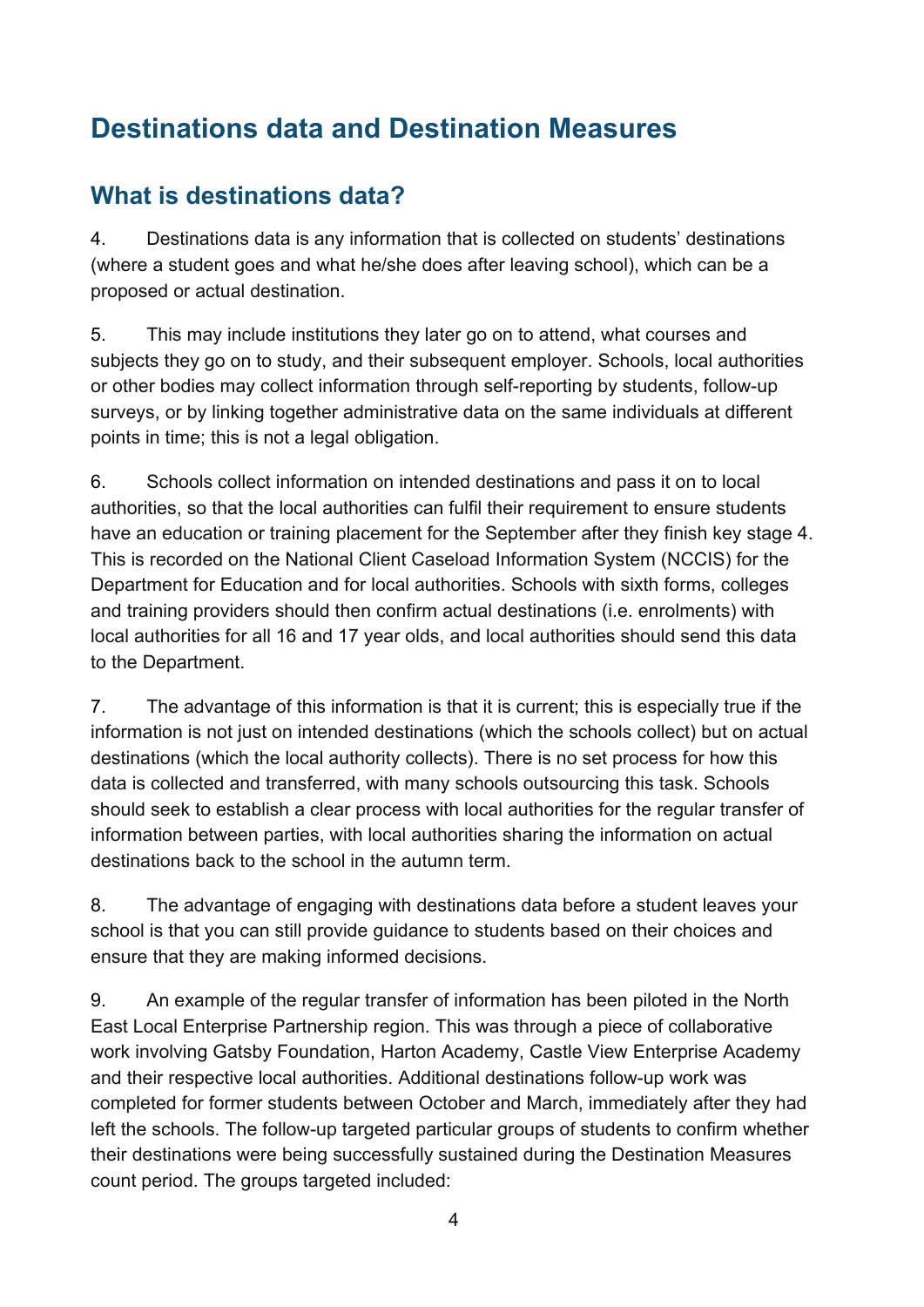- students previously identified as being at greater risk of being NEET;
- students whose intended destinations differed from their actual destinations;
- those progressing onto provision other than college or sixth forms;
- a random 'control group' of students from a variety of provision.

10. This system successfully identified a number of students who had left their provision early, allowing the local authority to re-engage with them and support them to re-enter education, employment or training. This had positive consequences for the young people themselves, as well as the schools.

#### <span id="page-4-0"></span>**What are Destination Measures?**

11. Destination Measures are the data that the Department for Education publishes in performance tables as an accountability tool. This information is taken from administrative datasets (for example, on school, college and university enrolments, and employment and benefits information) which the department holds and links together as part of the national pupil database (NPD) and Longitudinal Educational Outcomes (LEO) datasets.

12. Destination Measures record **the number of students who have been in a sustained destination for six months in the year after finishing key stage 4 or 16- 18 study** (from October to March, or any six consecutive months for apprenticeships). The headline accountability measure at both key stage 4 and 16-18 study is the proportion of students staying in education or employment for at least two terms.

13. The data highlights to schools how many of its students take different options and sustain those options, as well as how many students do not have a sustained destination. The data also shows trends over time.

14. Destination Measures are published two years after a student has completed key stage 4 (or 16-18 study). They are published for each school on the performance tables website, alongside a statistical publication which sets out information about destinations of different groups of students [\(https://www.gov.uk/government/collections/statistics](https://www.gov.uk/government/collections/statistics-destinations)[destinations\)](https://www.gov.uk/government/collections/statistics-destinations). Schools can also access student-level data on sustained education and apprenticeship destinations for their institution through the performance tables checking website.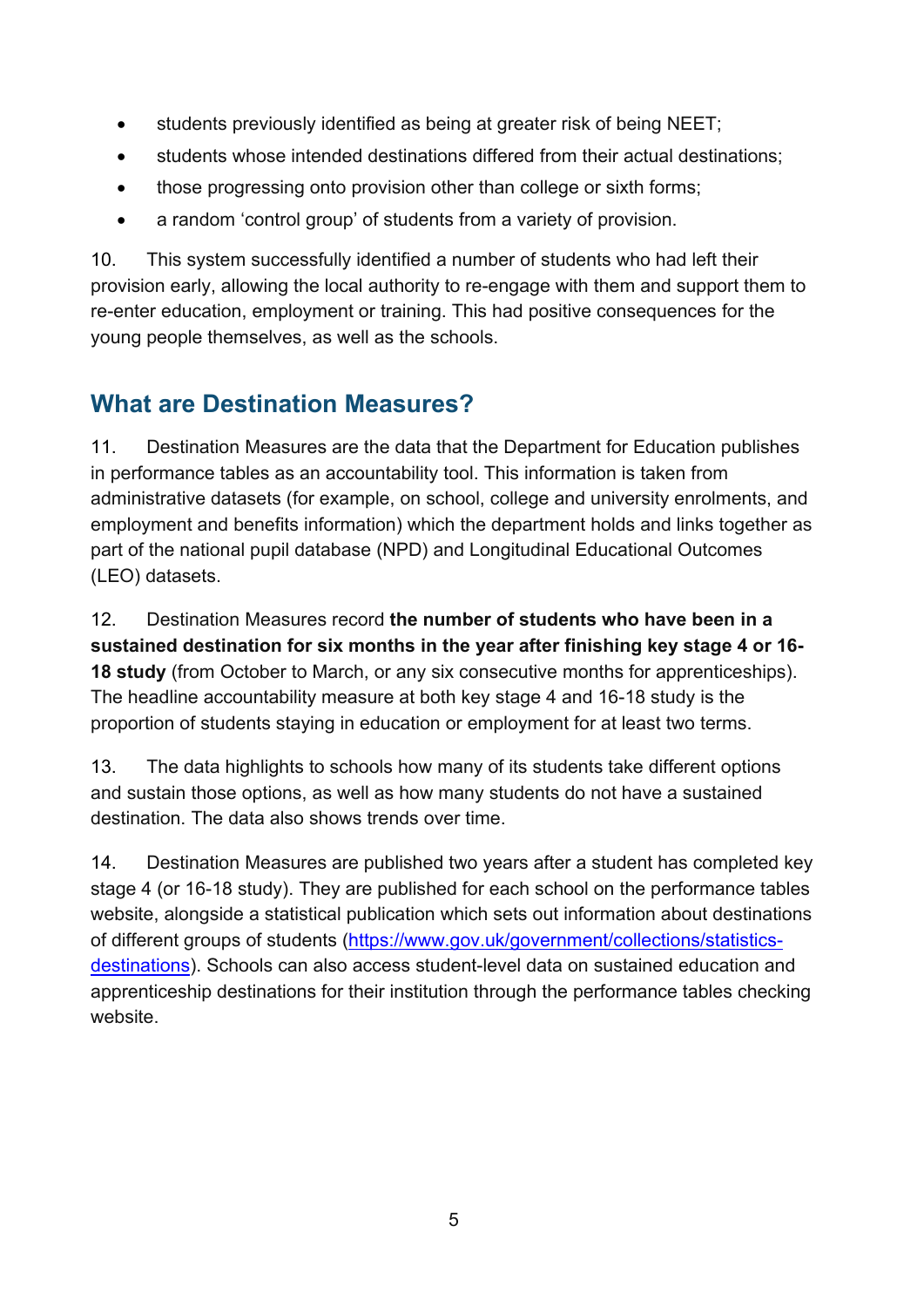#### <span id="page-5-0"></span>**Why do the published Destination Measures differ from the destinations data schools collect and give to local authorities?**

15. Although they refer to the destinations of the same students, we expect differences in what schools collect that is recorded on the National Client Caseload Information System (NCCIS) and what the Department publishes as Destination Measures. This is because what schools collect is a snapshot at a point in time (either the intended destination of the student before they leave school, or the actual destination at the beginning of the next academic year). The Destination Measures included on Performance Tables are based on administrative data sources covering the full academic year.

16. Not all students included in a snapshot of participation meet the requirements for the Destination Measures. A school might think that a young person has gone to one destination, such as a sixth form college, but the Destination Measures will report whether that destination was sustained for two terms or not.

17. Destination Measures are accurate and can help long-term strategy planning, whereas destinations data is more timely and allows for quicker follow-up action.

#### <span id="page-5-1"></span>**Why is there a time lag in publishing Destination Measures?**

18. Destination Measures look at sustained destinations for the period of October to March after key stage 4 and 16-18 study, matched using a number of administrative sources. This data cannot be collected until academic year after the young person completes key stage 4 or 16-18 study, and matching the final version of this data to the national pupil database can take until the end of the next financial year to do. The data is then quality-assured and shared with schools in the summer term. The employment and benefits data is then incorporated and data prepared for publication that autumn. Therefore the Destination Measures of students are published two full years after the student finishes key stage 4. The table below sets out the timetable. A more detailed timeline is included at Annex A.

| Year 0 | July                | Student completes key stage 4 or 16-18 study                                                        |
|--------|---------------------|-----------------------------------------------------------------------------------------------------|
| Year 1 | October to<br>March | Destination period for education and employment                                                     |
|        | August to<br>July   | Destination period for apprenticeships                                                              |
| Year 2 | Autumn              | Data on previous academic year collected (e.g.<br>colleges complete Individualised Learning Record) |

#### **Academic Year**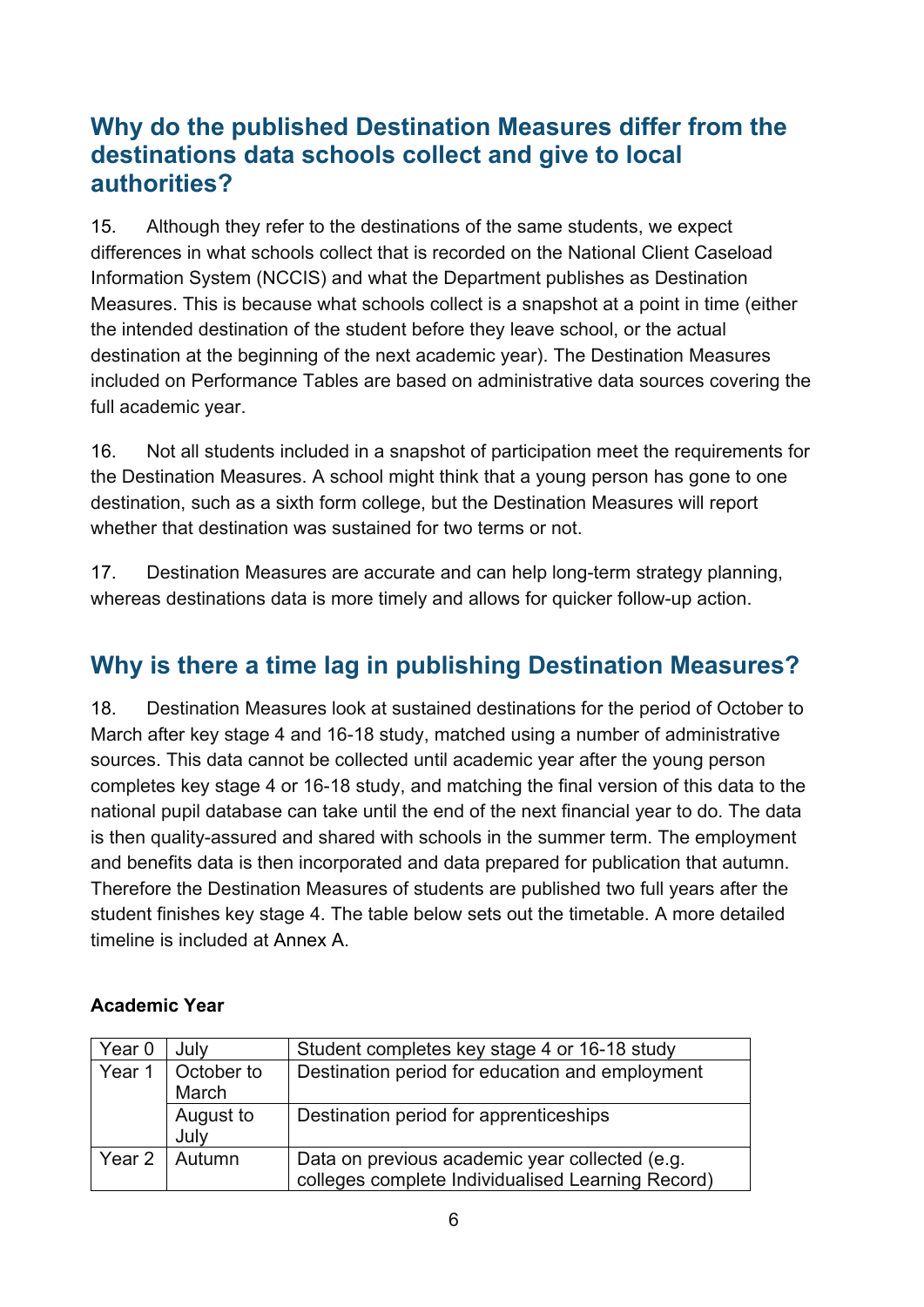|        |                                                               | and collated centrally (e.g. by the Education and<br><b>Skills Funding Agency)</b> |  |  |
|--------|---------------------------------------------------------------|------------------------------------------------------------------------------------|--|--|
|        | Winter /<br>Spring                                            | Records matched to national pupil database                                         |  |  |
|        | Early                                                         | Data processed into destination outcomes for key                                   |  |  |
|        | summer                                                        | stage 4 and 16-18 students                                                         |  |  |
|        | Education and apprenticeship destinations shared<br>June/July |                                                                                    |  |  |
|        |                                                               | with schools at student level                                                      |  |  |
|        | August                                                        | Employment and benefits data incorporated                                          |  |  |
| Year 3 | October                                                       | Destination measures published in key stage 4                                      |  |  |
|        |                                                               | performance tables and statistical publication                                     |  |  |
|        | Winter                                                        | Additional data incorporated                                                       |  |  |
|        | January                                                       | Destination measures included in 16-18 performance                                 |  |  |
|        |                                                               | tables                                                                             |  |  |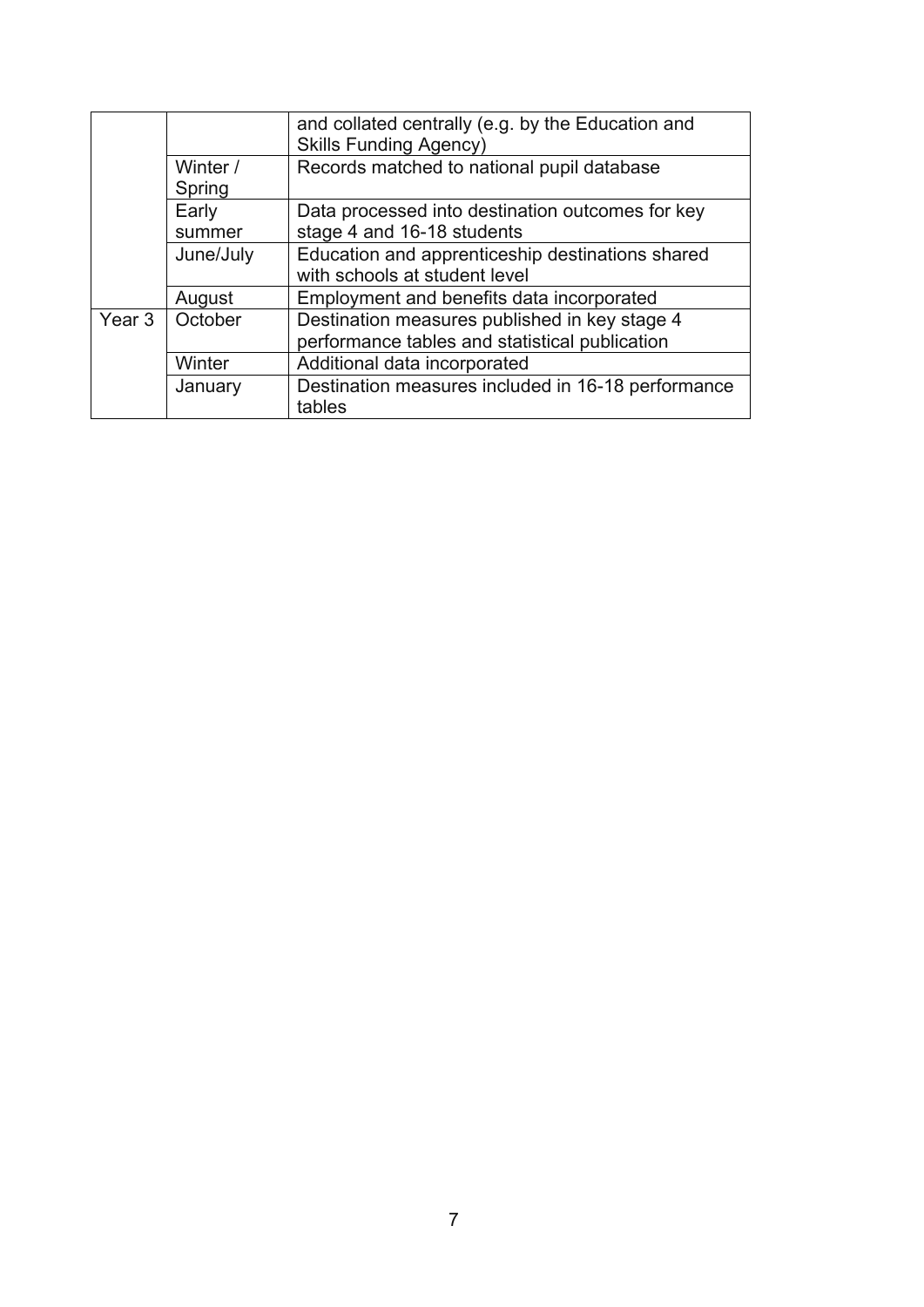### <span id="page-7-0"></span>**Using destinations data and Destination Measures to improve careers provision**

#### <span id="page-7-1"></span>**How can schools make better use of destinations data?**

19. There are a number of benefits to schools in increasing their use of destinations data. It can help to improve their management information as it is timely, so that they have a better understanding of where their students go and what they do after leaving school. This can help determine if the careers provision given to students was right for that student.

20. Schools can also collect more information than is available in published statistics (for example, what employment area an apprenticeship is in).

21. Schools can cross-refer the actual destination against the intended destination to review whether the student had changed their mind at the last minute, and, if so, why. This will help a school to evaluate the quality of its careers provision, including whether a student needed more or different support in making their decision.

22. Schools can also consider whether the student's intended destination is appropriate for them, or whether the intended destination raises a 'red flag' that requires intervention (perhaps with a careers adviser). An example of how Destination Measures have been used by schools to improve the action they take to support students is included at Annex B.

| Term          | What schools could do                                         |
|---------------|---------------------------------------------------------------|
| Autumn/Spring | School records the intended destinations of students          |
| Spring        | Schools consider whether the intended destinations are        |
|               | 'appropriate' for that student                                |
| Spring        | Further careers advice for those students who have            |
|               | intended destinations considered 'not appropriate'            |
| Summer        | School submits the intended destinations of students to local |
|               | authority                                                     |
| Autumn        | Schools receive actual destinations data from local authority |
|               | and cross-reference against intended destinations             |

23. An example of how a school might use intended destinations and actual destinations to consider the effectiveness of careers provision is below.

24. Schools should be particularly mindful of those students who might be at greater risk at being NEET (Not in Education, Employment or Training), for example, those with Special Educational Needs and Looked After Children.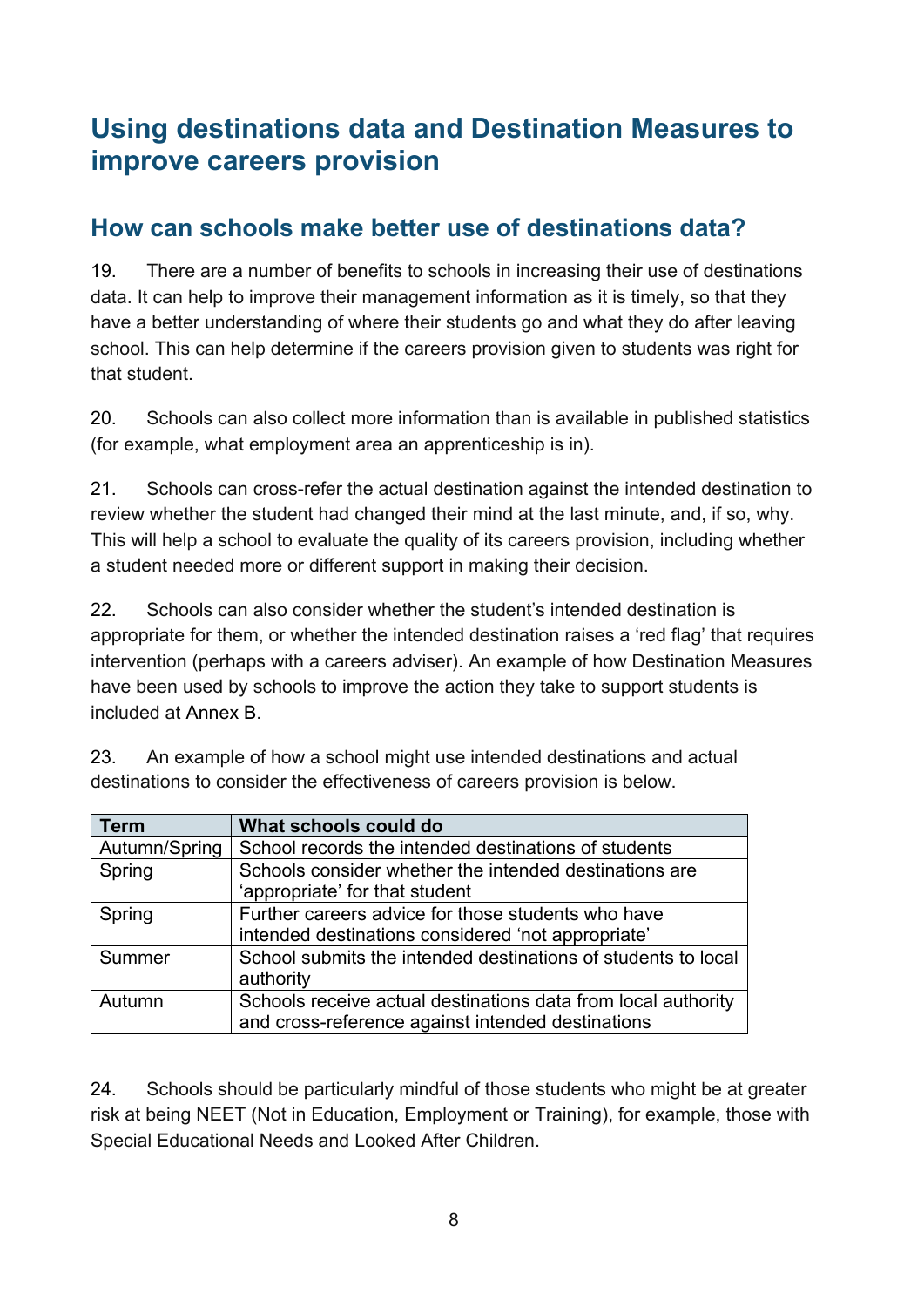25. Schools can also use destinations data to publicise what their students have gone on to do. For example, they can highlight the numbers that are doing apprenticeships, or advertise the numbers attending outstanding colleges in the local area on their website, or create case studies of students that have gone onto particular destinations.

26. Many schools and multi academy trusts use third party careers tools to help them to record the intended and actual destinations of their students. There are a number of tools available that can help schools to record this information.

27. An example of a school using destinations data to assess their careers provision is included in the box below.

#### **An example of using destinations data**

A school restructured their careers programme using the eight Gatsby Benchmarks. The Benchmarks make it clear that it is important to:

- Monitor and evaluate your careers programme
- Collect and use the destination data of students
- Ensure advice and guidance is tailored to individuals
- Actively seek to challenge stereotypical thinking and raise aspirations

Following this approach, and drilling into the destinations data, the school found fewer girls taking up places at high-performing universities. The school planned some specific interventions that sought to raise the aspiration of their girls and encouraged them to consider applying to these universities. The school then planned specific interventions for girls, encouraging them to consider applying for places at high-performing universities.

#### <span id="page-8-0"></span>**What is an appropriate destination?**

28. An appropriate destination will be different for every student and is determined by a range of factors, for example: attainment (or predicted attainment) and aptitudes; subject choices; hobbies and interests; career aspirations; skills and talents; and the labour market. This complexity means there will be several appropriate options for each student.

29. It is therefore important that the student has considered the range of options available to them, and has a clear rationale for the choices that takes into account these factors. An inappropriate destination could be one that matches poorly with a student's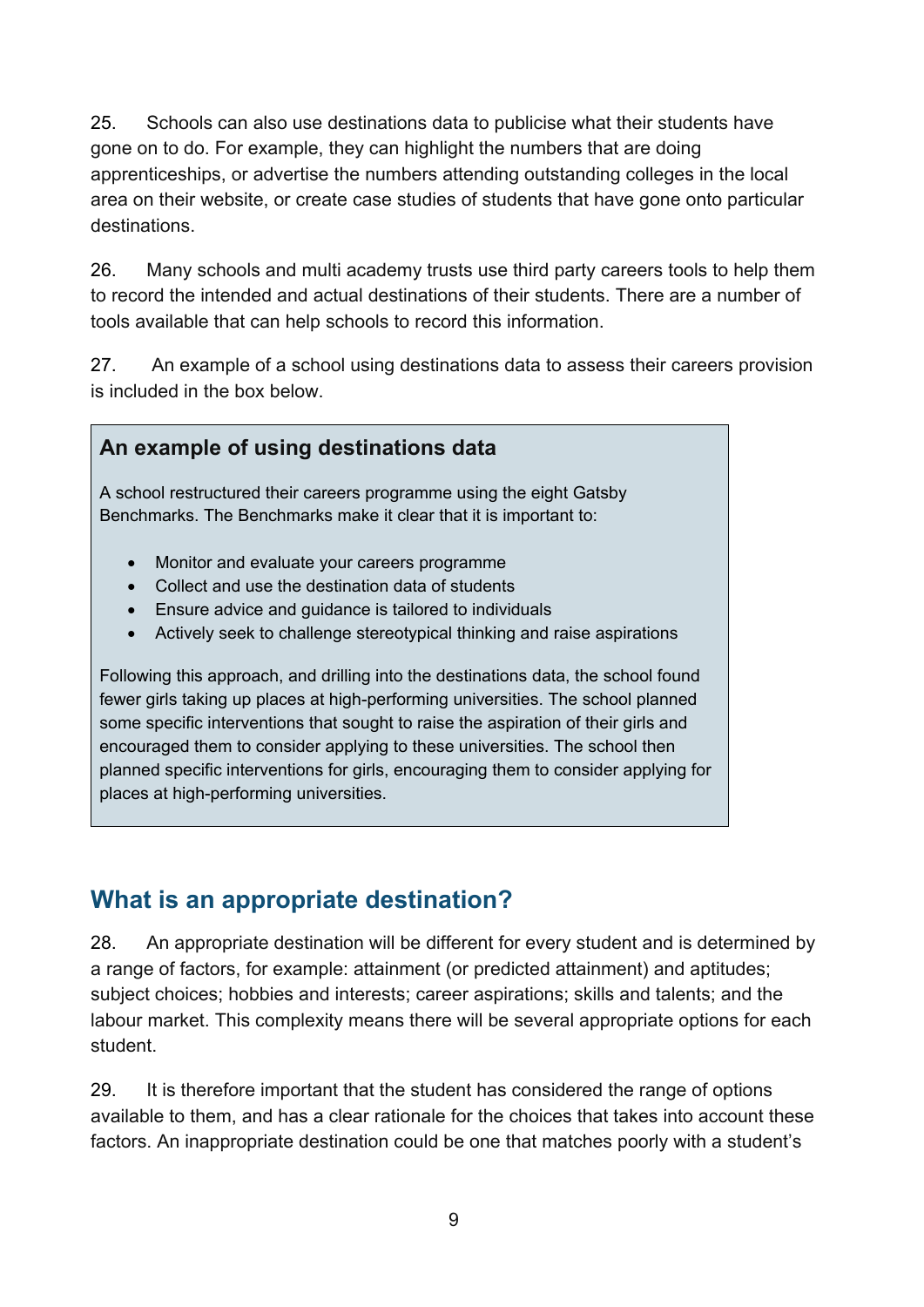interests, attainment and aptitudes. Good career guidance can therefore support young people in making informed decisions and choosing an appropriate destination.

#### <span id="page-9-0"></span>**How can schools make better use of Destinations Measures?**

30. Schools can use Destination Measures to review how effective their careers provision has been to students after finishing key stage 4. Schools can access studentlevel data on sustained destinations as part of the process of checking performance tables' data. They can also compare their destinations to other schools in the locality.

31. Schools can also use Destination Measures to review the destinations of disadvantaged students compared to the cohort as a whole. This is available at the institution-level tables on the Destinations official statistics webpage [\(https://www.gov.uk/government/statistics/destinations-of-ks4-and-ks5-pupils-2016\)](https://www.gov.uk/government/statistics/destinations-of-ks4-and-ks5-pupils-2016).

32. Destination Measures data is particularly useful for assessing if the school's curriculum, advice and guidance helps students to sustain their destinations.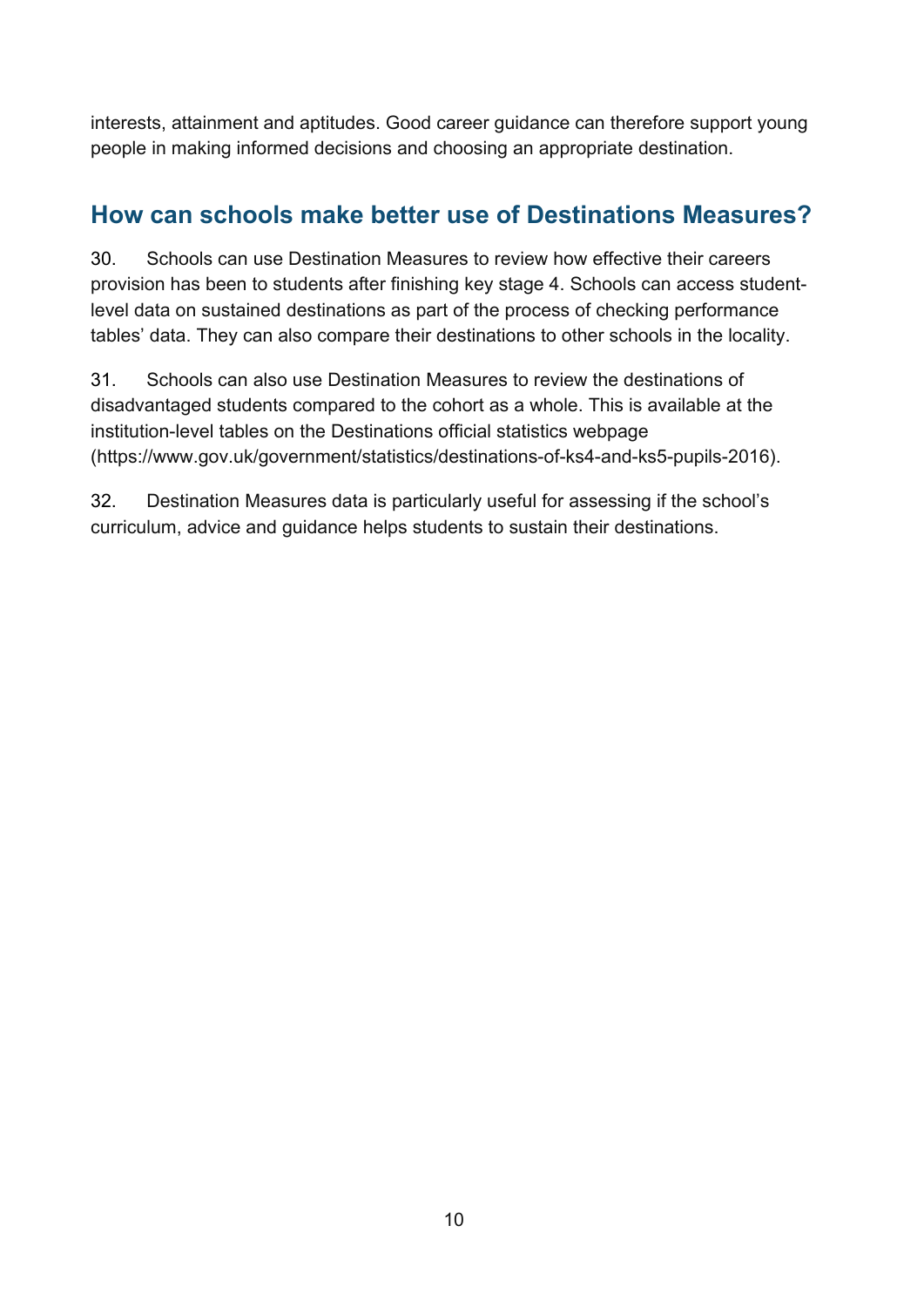# <span id="page-10-0"></span>**Data collection and dissemination**

#### <span id="page-10-1"></span>**Data consent and the duty under General Data Protection Regulation (GDPR)**

33. Local authorities have a statutory duty to record the destinations of 16 year olds and to track and support all young people in their area (16 and 17 year olds). This duty extends to young people with special educational needs and disabilities up to the age of 25. Local authorities can share this information with the school that the young person attended. Schools and post-16 educational institutions also have a statutory duty to provide data to local authorities to support these duties. As these are statutory duties, local authorities and schools / educational institutions do not need consent to collect this data. However, for a school to track a student's destinations after 16 years old, they will need the young person's consent (unless the student is at a school sixth form, in which case the school does not need consent). It is recommended that schools routinely seek consent from their students in Year 11 to collect and maintain information on them once they have left school. It is vital that this consent is obtained in order to collect information about past students. An example of a data consent form is attached at Annex C. This is for guidance only and should not be considered to be legal advice.

#### <span id="page-10-2"></span>**Publishing destinations data on a school's website**

34. Schools publish a raft of information on their websites for the benefits of parents of students and prospective students. The Department encourages schools to publish information on their website on the destinations of all of their students, and provide a link to the relevant sections in the school's performance tables. This could be placed alongside the details of the school's career programme and access arrangements for providers on the school's website. An example of what information schools might publish on their website is at Annex D.

#### <span id="page-10-3"></span>**Longer-term outcomes of students**

35. Collecting information on the longer-term outcomes of students is an indicator for Gatsby Benchmark 3, *Addressing the needs of each pupil*. There is benefit to schools in considering the longer-term outcomes of their students. Doing so can help schools to support their students in considering their future careers and preparing them for adult life. Schools can work with local authorities to ensure they have the latest data on their past students, and also make use of the increased range of Government published outcomes data that will be available in the future.

36. Collecting information on students can also help schools keep in contact with past students, thus building their alumni networks (which can be useful in supporting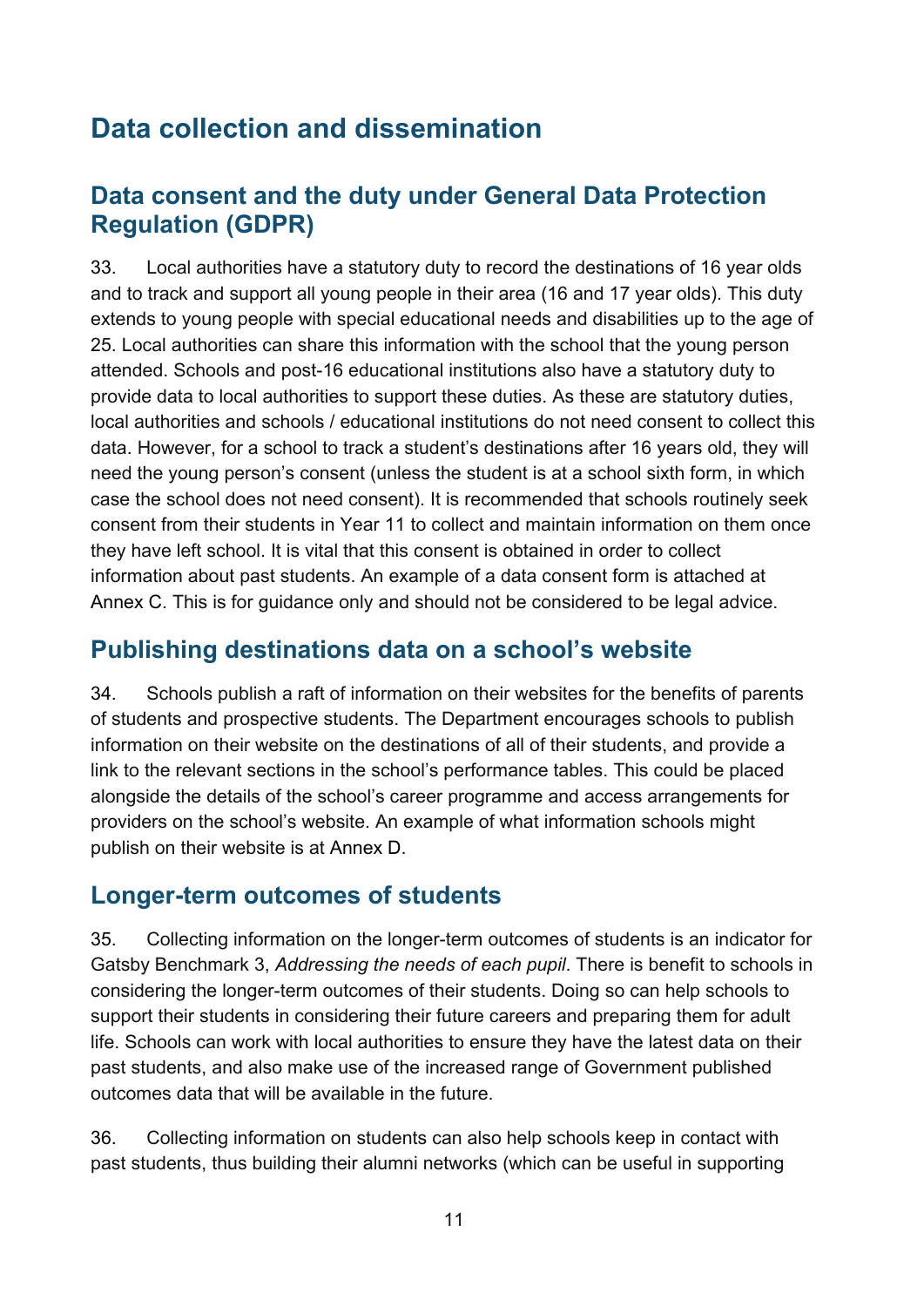future students and improving the school's knowledge and understanding of the labour market). An alumni network, and publishing information on students' destinations, can help inform students' thinking about the different pathways that are available.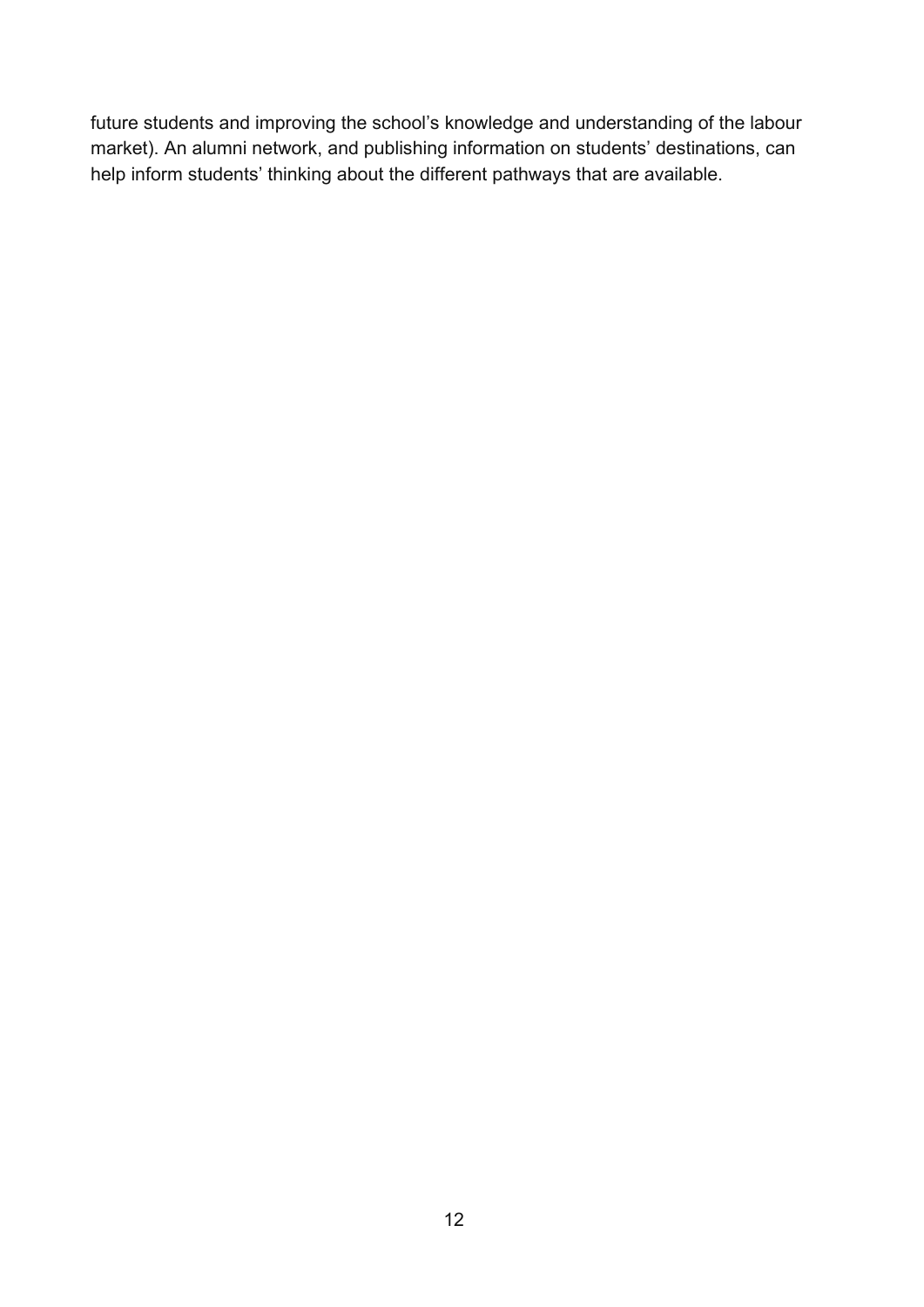#### **Annex A – Destination Measures timeline**

<span id="page-12-0"></span>

**(apprenticeships are any 6 consecutive months in the year)**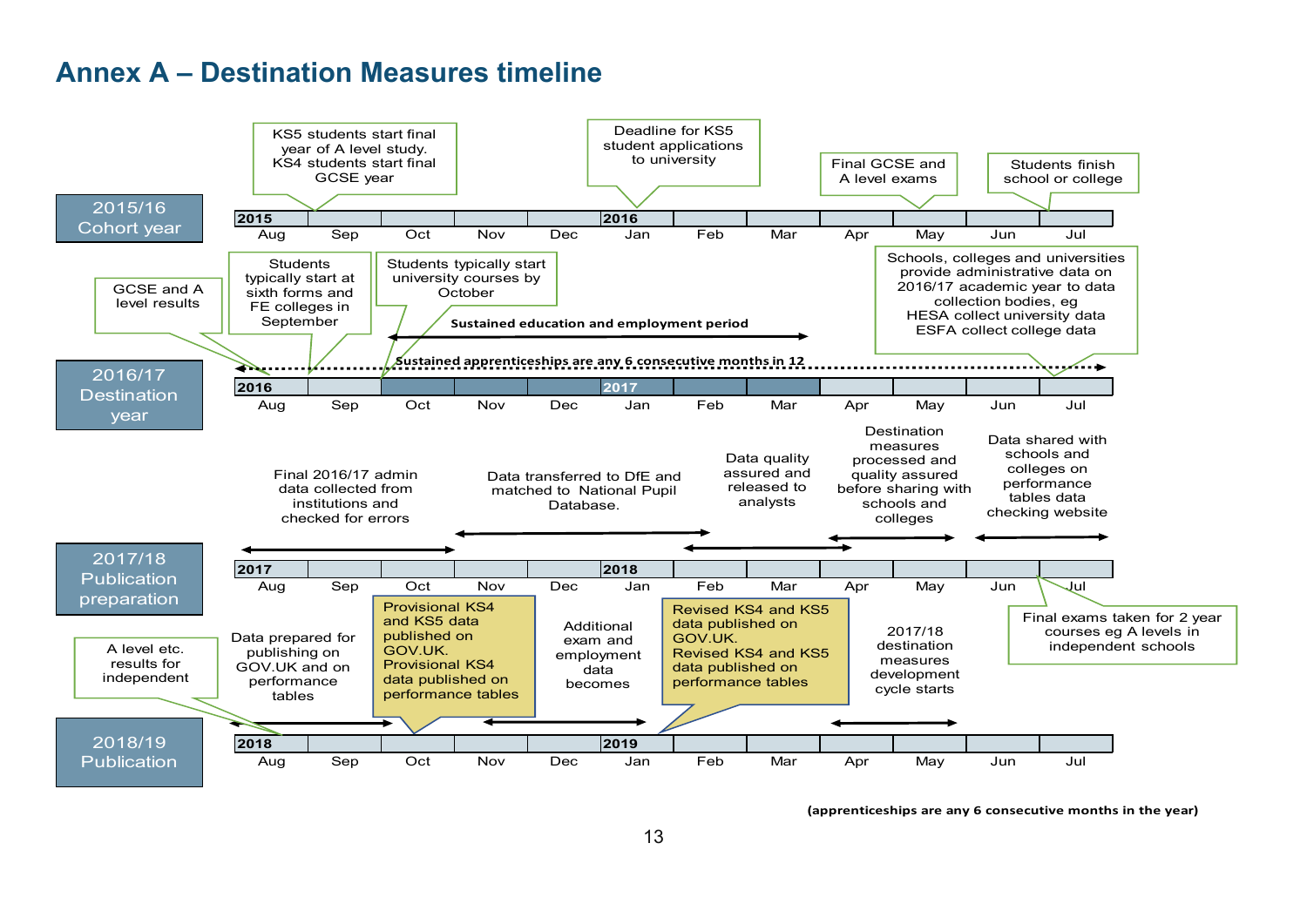### <span id="page-13-0"></span>**Annex B – Case study on using destinations data: Ark schools**

Ark is an international education charity, with a network of 36 schools in the UK, educating more than 26,000 students. Ark's mission is to give every young person, regardless of their background, a great education and real choices in life – including the option of going on to university or the career of their choice. To accomplish and track the success of the organisation in achieving these goals, Ark relies heavily on destinations data.

Over the last two years, Ark has piloted a new approach, focusing on two areas:

- 1. Maximising the quality and choice of destination for students before they leave school
- 2. Engaging with longer-term destinations outcomes to understand how effective their guidance and support has been

Ark's enhanced data-capturing model is designed to track students' decision-making on their post-16 and post-18 education and training options. Schools record information about their students' intended destinations throughout the year with snapshots taken in February and May. Information collected includes the route, level of qualification and, where relevant, at least one subject that the student is intending to study.

All of this additional information is collected in a standardised format. Reports and dashboards are then automatically generated. For all students, regardless of whether they are choosing to go down the academic or technical pathway, data is shared on the quality of the education or training provider and the appropriateness of the pathway based on academic performance. Through encouraging their schools to collect more detailed information regarding their students' destinations, Ark has empowered leaders to conduct interim analysis of students' projected pathways and to schedule intervention to ensure that they are on the pathway best suited to their skills, interests and motivations.

Example interventions include:

- Supporting students who have not completed any applications to continue in post-16 or post-18 education, training or employment. There is also a chance to help students who have not made a second choice preference, should they fail to achieve their first choice destination
- Helping students who have applied to study or complete training at a post-16 institution or training facility which has been rated as Requires Improvement or Inadequate by Ofsted. This could also apply to a student who has applied for a post-18 education or training provider which is rated poorly in terms of student retention or educational outcomes.
- Students who might be at risk of pursuing an inappropriate pathway based upon prior attainment. For post-16 decision-making, this could include learners intending to study a Level 3 course but who are not on track to achieve the required Attainment 8 score. These learners are identified through linking destinations information to the attainment data held on other school systems.

Once intended destinations have been captured and follow-up support has been targeted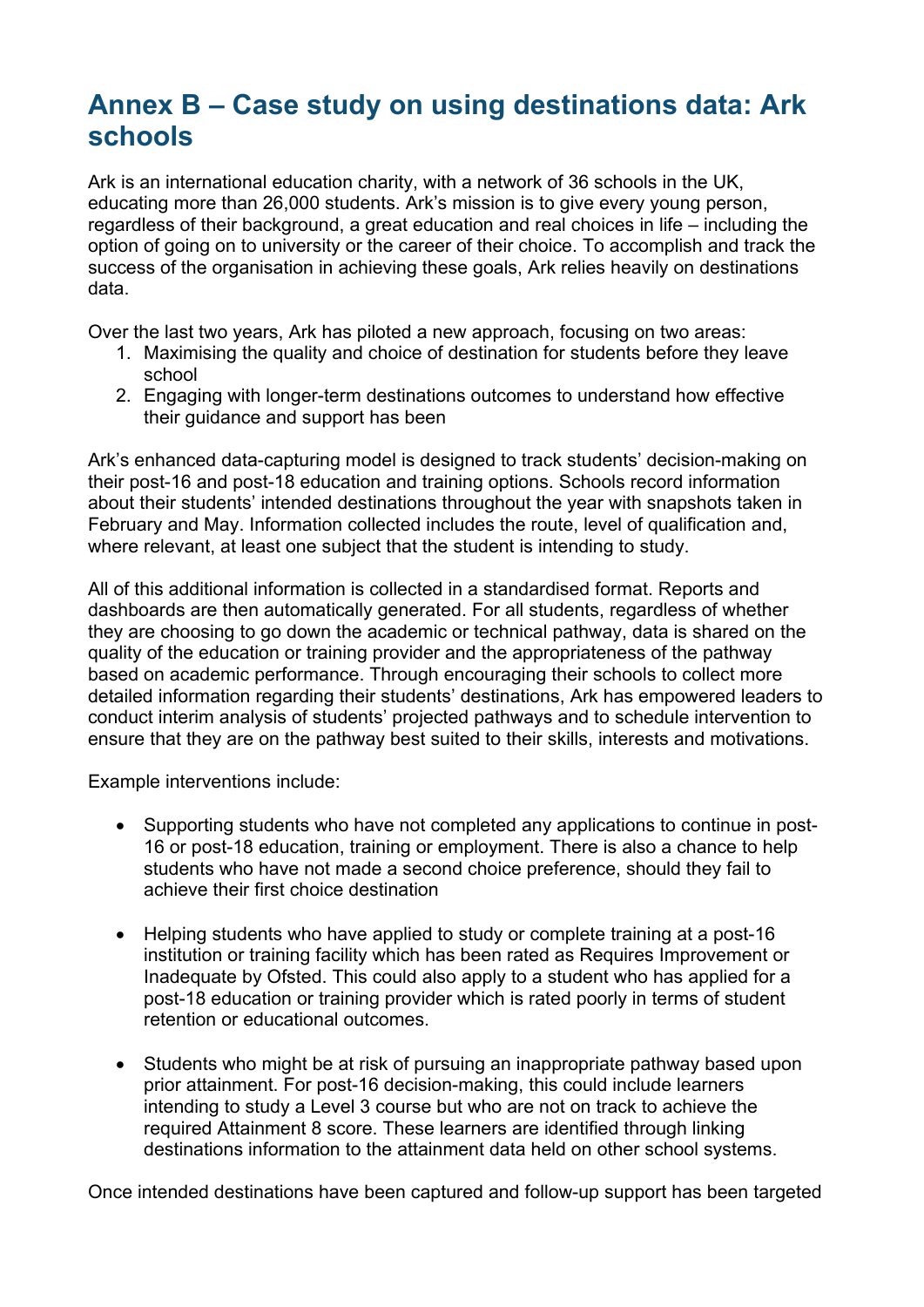at those students most in need of further guidance, Ark then records final student destinations in September. At this point, school leaders are able to analyse the effectiveness of their interim interventions.

Ark has also invested in understanding what happens to their students longer term. As a network, they review their own destinations data against government-published information. They have also started to build an alumni community, which not only reports back on former students' longer-term success, but also supports those students when they are having issues or problems. Understanding when and why students may be struggling or dropping out of further education feeds directly back into the design of Ark's career support activities.

Quote from Carl Fazackerley, Careers Leader at Ark Walworth Academy:

"We want our students to progress on to the very best destination for them and their aspirations. The process and data dashboards Ark has created enables leaders, pastoral and teaching staff to have a clear destinations overview for a year group whilst drilling down to individuals and their needs. With a large Year 11 cohort, we have been able to identify and prioritise guidance for our students at a glance – vital when you are a large and busy secondary school!"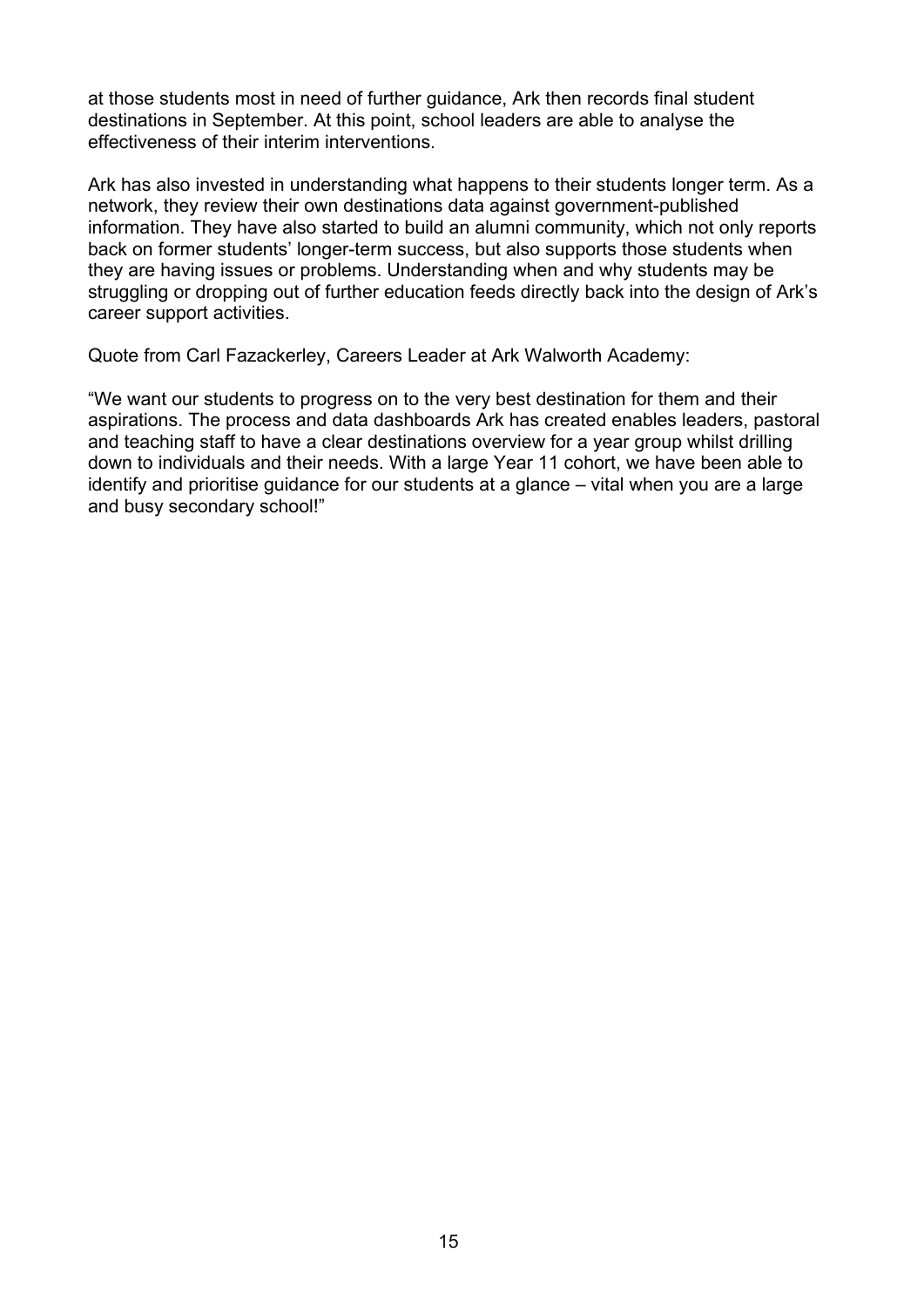# <span id="page-15-0"></span>**Annex C – Example of a data consent form**

In order to check how you are getting on, we need your **agreement to share information** that identifies you and what you have gone on to do. We already do this as a requirement of the Education and Skills Act 2008, until you are aged 16. We need to check you are happy for us to continue.

You may also be contacted if we are unsure how you are doing in your education or employment. Each contact will take no more than 5 minutes.

Data collected by your school/college and the local authority will be stored by your school so that they can evaluate the careers support they provide. [include link to school's privacy notice]

The data we collect will be: Course/job title; institution/employer name; level of study; start date; duration of course/apprenticeship/placement.

Your data will be kept in strictest confidence. It will only be published in an anonymised format so your personal details will remain private.

| Name                                                                                                                                                                      | <u> 1989 - Johann Harry Barn, mars ar breist fan de Amerikaansk kommunent fan de Amerikaanske kommunent fan de A</u> |
|---------------------------------------------------------------------------------------------------------------------------------------------------------------------------|----------------------------------------------------------------------------------------------------------------------|
| Date of Birth                                                                                                                                                             |                                                                                                                      |
| Address                                                                                                                                                                   | <u> 1989 - Johann Stoff, amerikansk politiker (d. 1989)</u>                                                          |
|                                                                                                                                                                           | <u> 1989 - Johann Stoff, amerikansk politiker (d. 1989)</u>                                                          |
| Email                                                                                                                                                                     | <u> 1989 - Johann Stoff, amerikansk politiker (d. 1989)</u>                                                          |
| Telephone number                                                                                                                                                          |                                                                                                                      |
| Destination information:<br>Work<br>$\bullet$<br>Apprenticeship<br>$\bullet$<br>Further study<br>$\bullet$<br>• Voluntary work<br>Taking time out<br>Course(s)/job title: | What are you intending to do after leaving school / college? (circle as appropriate)                                 |
|                                                                                                                                                                           | Level of study/apprenticeship (if appropriate): ________________________________                                     |
|                                                                                                                                                                           |                                                                                                                      |
|                                                                                                                                                                           |                                                                                                                      |
|                                                                                                                                                                           |                                                                                                                      |

I consent to the data above being shared between the school/college and local authority in order to review my progress and improve careers guidance and support, and to being contacted by my school/college for the reasons set out above.

| Signature |  |  |
|-----------|--|--|
|           |  |  |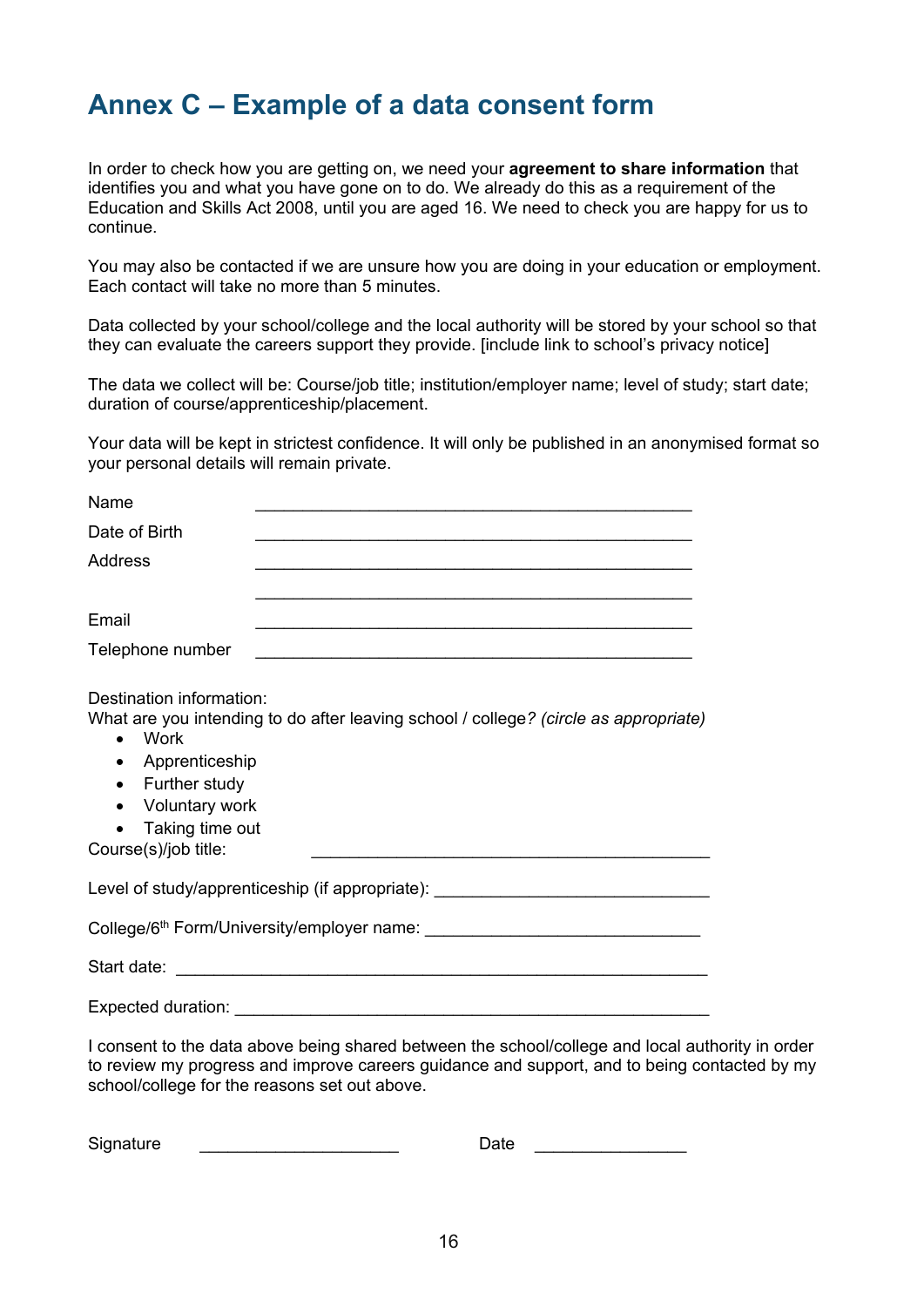# **Annex D – Example of Destination Measures on a school website**

**From 2015/16 Destination Measures**

| $\overline{\frac{9}{6}}$     | <b>Sustained</b><br>destination | <b>Apprenticeships</b> | <b>FE College</b> | <b>School</b><br><b>Sixth Form</b> | <b>Sixth Form</b><br>College | <b>Employment or</b><br><b>Training</b> | <b>Other</b>      |
|------------------------------|---------------------------------|------------------------|-------------------|------------------------------------|------------------------------|-----------------------------------------|-------------------|
| All<br>leavers<br>in July 16 | 97                              |                        | 23                | 45                                 | 16                           | <b>SUPPRESSED</b>                       | <b>SUPPRESSED</b> |
| <b>Girls</b>                 | 98                              | 5                      | 26                | 47                                 | 17                           | <b>SUPPRESSED</b>                       | <b>SUPPRESSED</b> |
| <b>Boys</b>                  | 96                              | 8                      | 21                | 43                                 | 15                           |                                         | <b>SUPPRESSED</b> |
| All<br>leavers<br>in July 15 | 95                              | 4                      | 23                | 52                                 | 15                           | <b>SUPPRESSED</b>                       | 5                 |

<span id="page-16-0"></span>**[Link to the school's data on the performance tables website]**